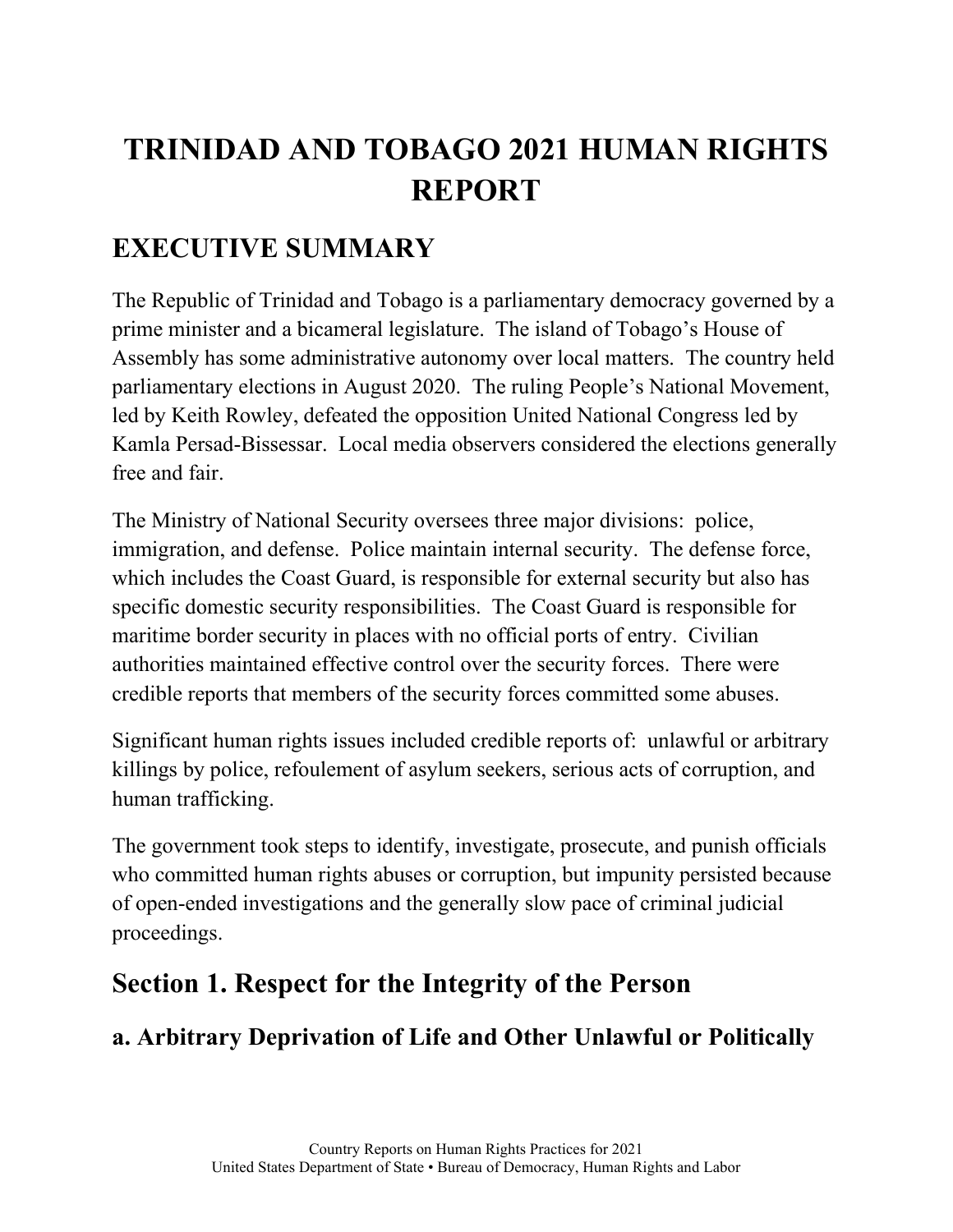### **Motivated Killings**

There were credible reports that police committed arbitrary or unlawful killings.

On January 31, members of the police's Special Operations Response Team (SORT), a specialized subunit of the Trinidad and Tobago Police Service comprising police and members of the Trinidad and Tobago Defense Force, arrested four suspects in connection with the kidnapping and killing of Andrea Bharatt.

One suspect, Andrew Morris, was allegedly beaten by the SORT team in front of family members before being taken to SORT headquarters and later to a SORT training facility in Wallerfield for interrogation. Morris died on February 1 at Arima Hospital. Police did not report the death until February 3. Police stated that Morris suffered from comorbidities, sustained injuries while resisting arrest, and died of injuries resulting from falling from a chair while in the hospital. Two autopsies both reported Morris suffered bleeding from internal organs, had multiple skull fractures, and died from blunt force trauma.

Police reported a second suspect, Joel Balcon, was also arrested within hours of Morris by SORT and taken to the same facility for interrogation. Police alleged Balcon sustained injuries while attempting to escape police custody. He was paralyzed, lapsed into a coma, and died eight days later in the hospital. An autopsy report stated Balcon suffered multiple skull fractures and died due to multiple blunt force traumas to the body.

In February the Police Complaints Authority (PCA) and the Professional Standards Bureau launched investigations into the deaths of Balcon and Morris. In October the PCA completed its investigation and concluded that Balcon and Morris were subjected to torture and acts of violence that led to their deaths. The case was referred to Director of Public Prosecutions Roger Gaspard, who at the end of the year was reviewing PCA findings and had not determined whether to file charges.

#### **b. Disappearance**

There were no reports of disappearances by or on behalf of government authorities.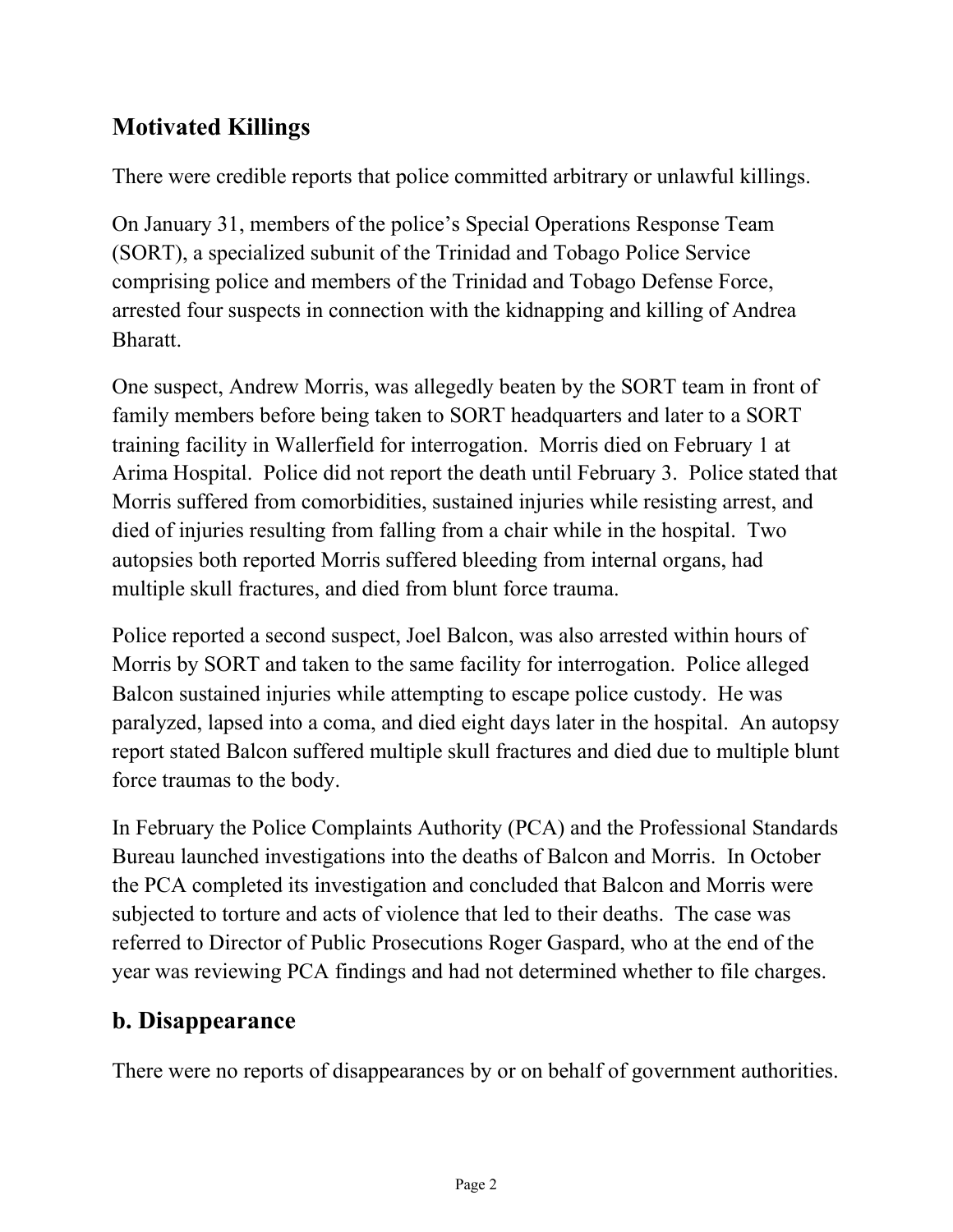### **c. Torture and Other Cruel, Inhuman, or Degrading Treatment or Punishment**

Although the law prohibits such practices, there were reports that police officers and prison guards sometimes used excessive force.

On April 20, SORT commander Mark Hernandez was charged with misconduct in public office for his role in the beating of a third suspect in Andrea Bharatt's killing (see section 1.a.).

In August, seven prisoners at the Wayne Jackson Building, a maximum-security prison also known as Building 13, filed a lawsuit against the government claiming they had been dragged from their cells and beaten by masked police, soldiers, and prison officers. The prisons commissioner stated the incident was precipitated by rebellious prisoners who refused to comply during a search and who had been waging a series of provocations with guards to attempt to dissuade crackdowns on contraband. Injured prisoners were treated at the prison's infirmary, and one was transferred to a hospital for treatment.

In a separate incident in November, prisoners at Building 13 alleged that prison officers beat, threatened, and abused prisoners in response to two killings within three days of off-duty prison officers who worked at Building 13. Although the deaths took place outside the prison, prison officials alleged that inmates coordinated the killings through external gang contacts and threatened to kill 13 more prison officers before Christmas.

Despite government steps to punish security force members and other officials charged with unlawful killings or other abuses, open-ended investigations and the generally slow pace of criminal judicial proceedings created a climate of impunity.

#### **Prison and Detention Center Conditions**

Conditions in some of the prison system's nine facilities continued to be harsh due to overcrowding.

**Physical Conditions:** Gross overcrowding was a problem. All prisons had inadequate lighting, poor ventilation, and inadequate sanitation. Conditions at the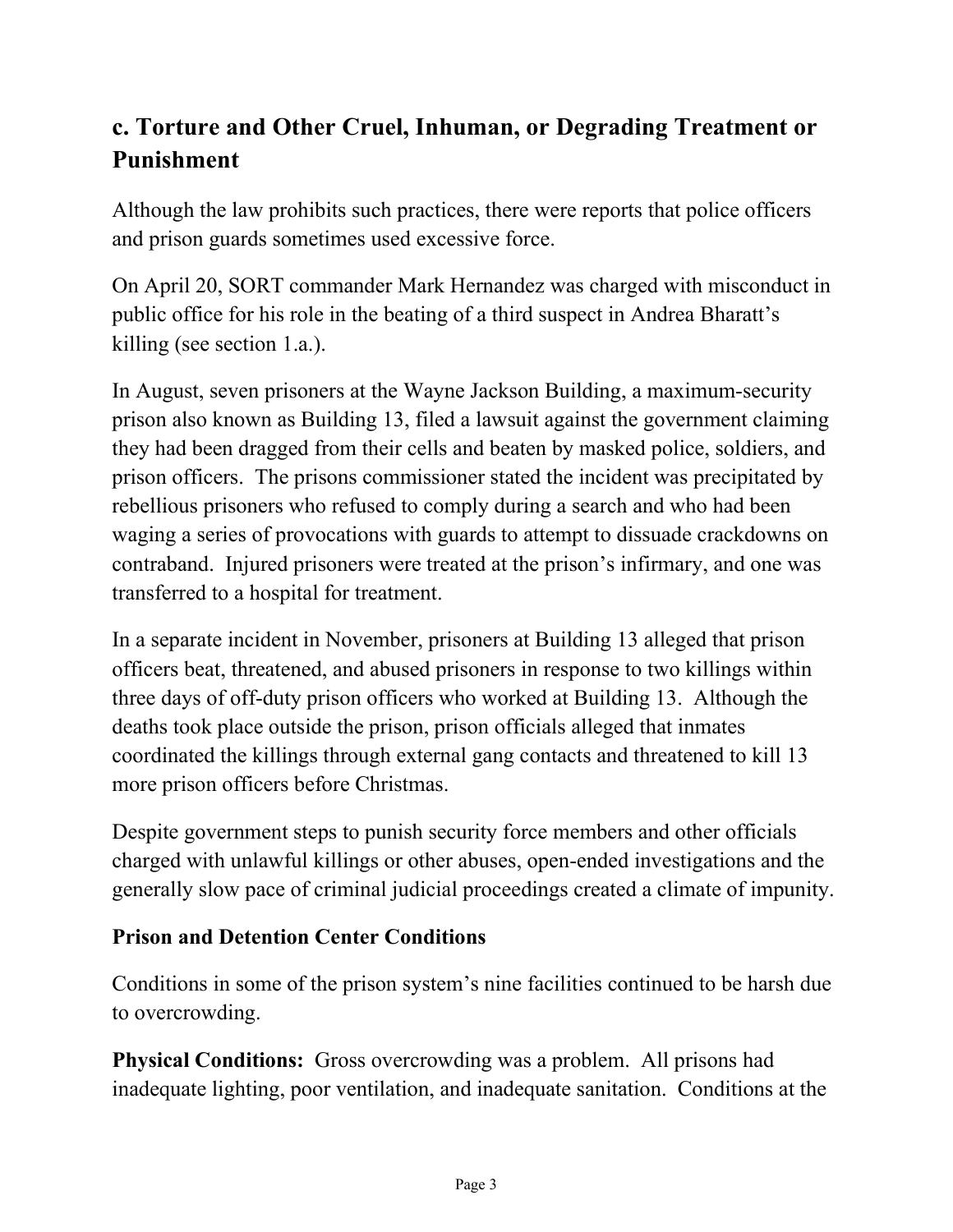sole women's prison were better than those in other prisons.

In May a small riot broke out in the women's prison following news that a prison officer had tested positive for COVID-19. The female prisoners feared contracting COVID-19 and protested for the Ministry of Health and the Prison Services to intervene.

On May 11, three prisoners were awarded compensation following an incident in 2018 when they were severely beaten by prison guards in the Port of Spain prison. Each was awarded 85,000 Trinidadian dollars (\$12,500) in compensation and 45,000 Trinidadian dollars (\$6,600) in exemplary damages after the government accepted liability for assault and battery.

**Administration:** Authorities investigated and prosecuted credible allegations of mistreatment.

**Independent Monitoring:** The government did not permit outside observers to monitor the immigration detention center. The government permitted monitoring of prisons and other detention centers by UN officials and independent human rights organizations.

**Improvements:** Repair projects improved physical conditions at some detention facilities. In February the Ministry of National Security reported that it made infrastructure upgrades at several prison facilities, including the upgrade of the alarm system at the Golden Grove Prison, the installation of a closed-circuit television system at the maximum-security prison, and improvements to the plumbing and electrical system at Remand Yard.

#### **d. Arbitrary Arrest or Detention**

The law prohibits arbitrary arrest and detention and provides for the right of any person to challenge the lawfulness of his or her arrest or detention in court. The government generally observed these requirements, and the courts addressed one reported case.

On May 5, a man was awarded 980,000 Trinidadian dollars (\$144,000) in compensation because he was forced to serve his entire sentence for drug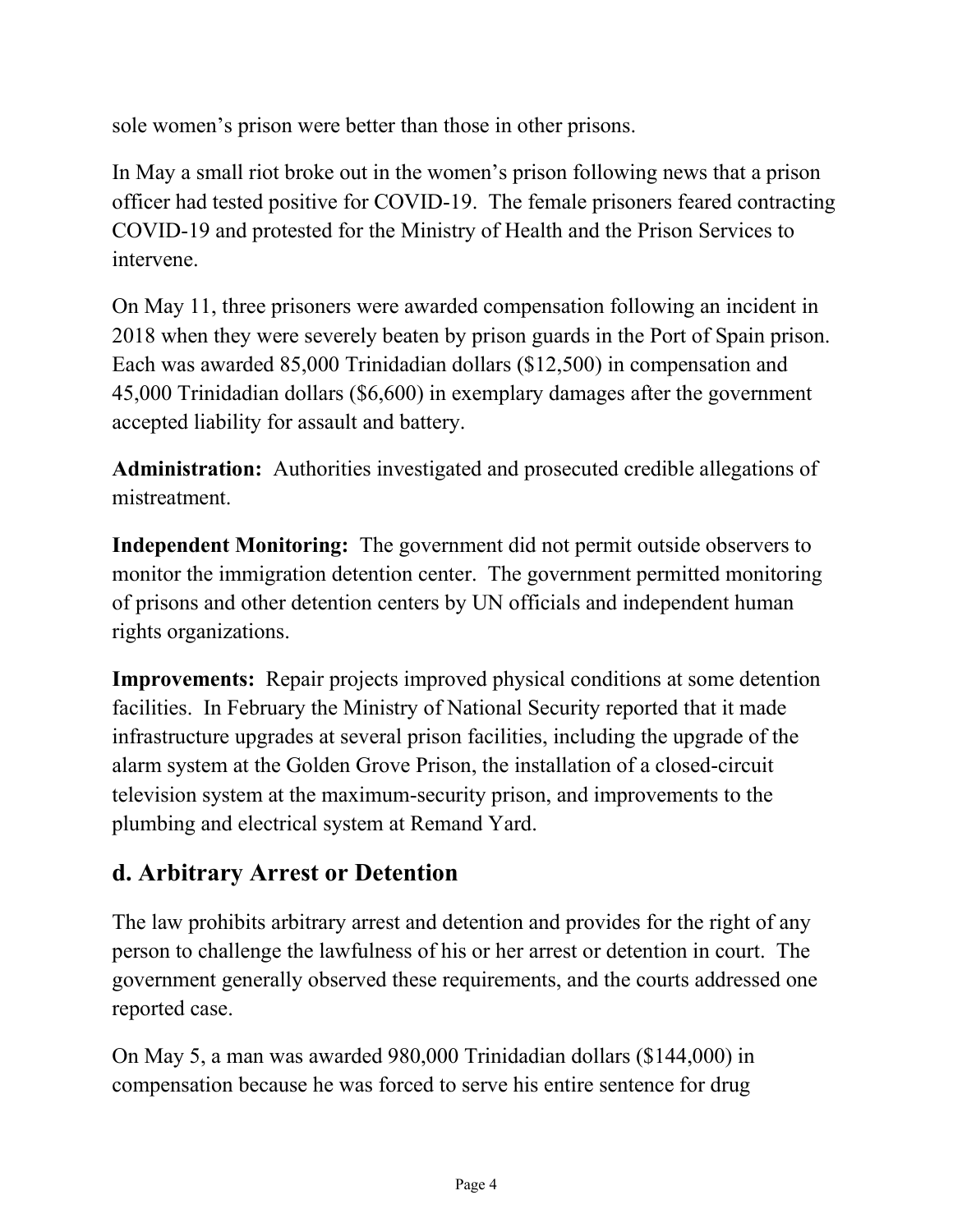trafficking and was prevented by prison officers while incarcerated from filing a legal challenge to his conviction. He eventually appealed and successfully overturned his conviction, but not until after serving his full term. The judge denounced the misconduct of prison officials and cited it as the reason for awarding damages for breaches of constitutional rights, deprivation of liberty, and vindicatory damages.

#### **Arrest Procedures and Treatment of Detainees**

Police may arrest a person based on a warrant issued or authorized by a magistrate, or without a warrant if an officer witnesses the commission of an offense. Detainees must be charged and appear in court within 48 hours, and the government respected this standard. There was a functioning bail system, and bail was ordinarily available for those accused of most crimes. Persons accused of murder, treason, piracy, kidnapping for ransom, or hijacking, as well as persons convicted twice of violent crimes, are ordinarily ineligible for bail for 120 days. Authorities granted detainees immediate access to a lawyer.

The minister of national security may authorize preventive detention to protect public safety, public order, or national defense. The minister must state the grounds for the detention.

In September 2020 the government amended the law to allow courts to use electronic monitoring devices as a condition of bail, probation, or community service. In March a landmark court order was made for the first use of the new electronic monitoring system. All parties to the proceedings appeared virtually, and the applicant was granted bail, conditional on being fitted with an electronic monitoring device.

**Pretrial Detention:** Lengthy pretrial detention was a problem. Pretrial detainees constituted more than two-thirds of the prison population. Most detainees' trials began seven to 10 years after their arrest, although some spent even longer in pretrial detention. The length of pretrial detention frequently equaled or exceeded the maximum sentence for the alleged crime. Officials cited several reasons for the backlog, including the burden of the preliminary inquiry process. The law requires anyone charged and detained to appear in person for a hearing before a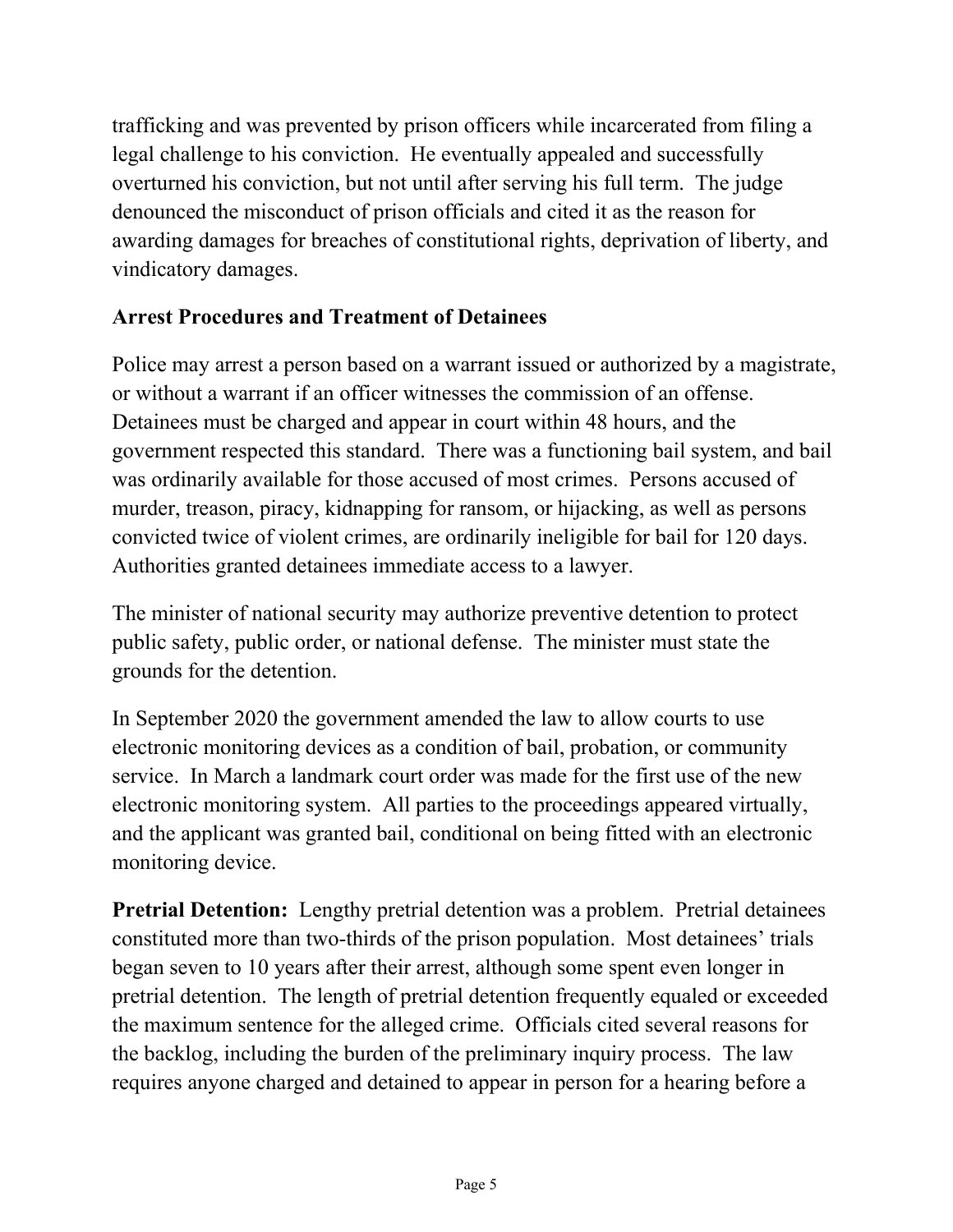magistrate every 10 days, even if only to have the case postponed for an additional 10 days. This increased the caseload and created further inefficiency.

### **e. Denial of Fair Public Trial**

The law provides for an independent judiciary, and the government generally respected judicial independence and impartiality.

#### **Trial Procedures**

The law provides for the right to a fair and public trial; an independent judiciary generally enforced this right. Criminal defendants enjoy the right to a presumption of innocence; to be informed promptly of the charges; to receive a fair, timely, and public trial; to be present at their trial; to communicate with an attorney of their choice or have one provided at public expense if unable to pay; to have adequate time and facilities to prepare a defense; to receive free assistance of an interpreter for any defendant who cannot understand or speak English; to confront prosecution or plaintiff witnesses and present their own witnesses and evidence; not to be compelled to testify or confess guilt; and to appeal.

#### **Political Prisoners and Detainees**

There were no reports of political prisoners or detainees.

#### **Civil Judicial Procedures and Remedies**

Individuals or organizations may seek civil remedies for human rights violations through domestic courts and may appeal adverse decisions to the Inter-American Commission on Human Rights.

### **f. Arbitrary or Unlawful Interference with Privacy, Family, Home, or Correspondence**

The law prohibits such actions, and there were no reports that the government failed to respect these prohibitions.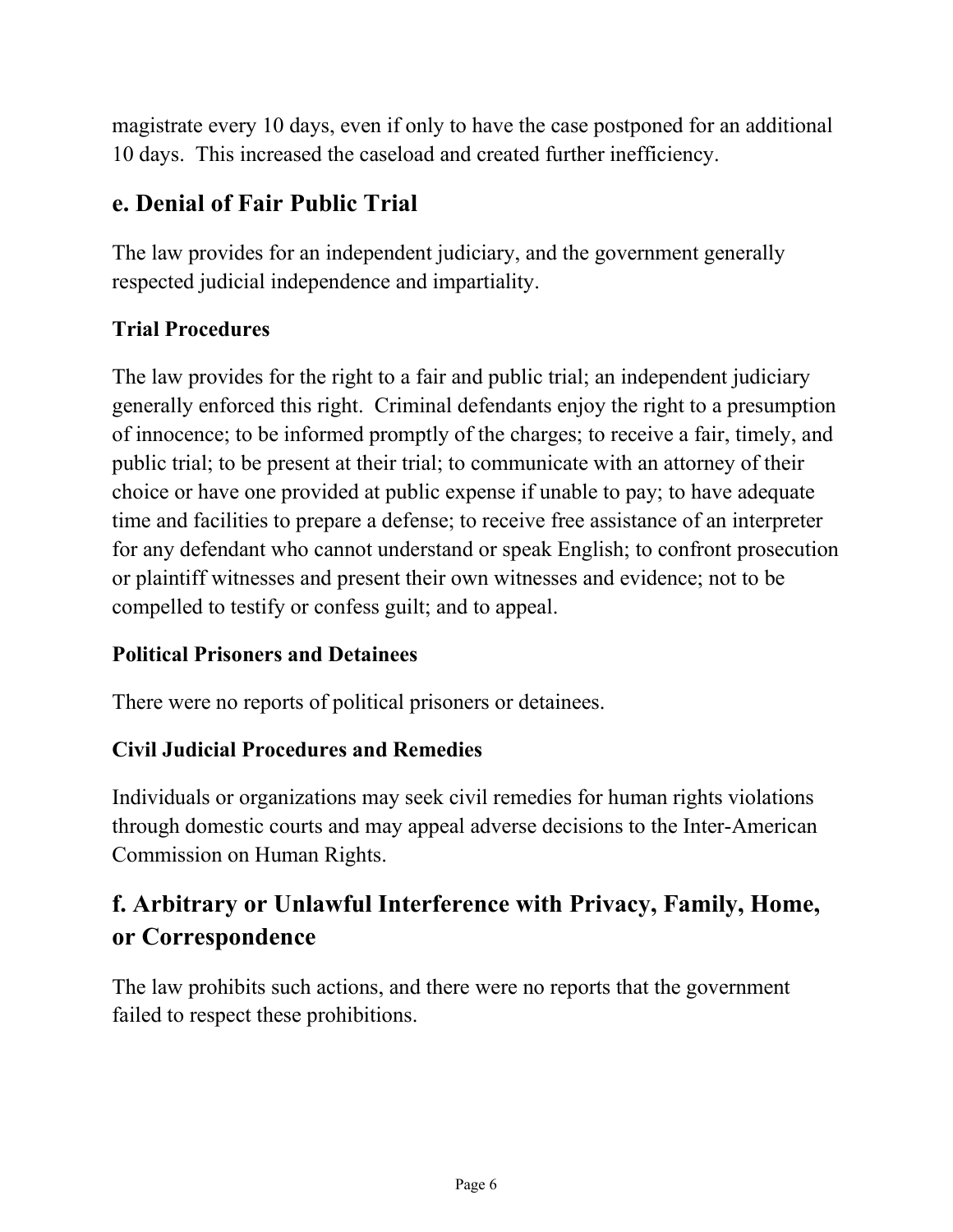## **Section 2. Respect for Civil Liberties**

### **a. Freedom of Expression, Including for Members of the Press and Other Media**

The law provides for freedom of expression, including for members of the press and other media. An independent press, an effective judiciary, and a functioning democratic political system combined to promote freedom of expression, including for members of the media. The government generally respected the right to freedom of expression; however, the government sometimes used the antiquated Sedition Act to limit freedom of expression, according to some nongovernmental organizations (NGOs). Although the High Court struck down sections of the Sedition Act in 2020, the attorney general appealed, and the act was reinstated in March.

**Freedom of Expression:** Government prosecutors attempted to use the sedition law against Watson Duke, a union president and political leader, and the Hindu religious organization Sanatan Dharma Maha Sabha. Although charges against Duke were dismissed, the investigation into the Maha Sabha had continued under the sedition law for inflammatory statements the former and now deceased secretary general of the Maha Sabha, Sat Maharaj, made on his television program regarding citizens living in Tobago. Sat Maharaj stated the government was preparing to press charges for sedition and initiated a legal motion to challenge the law itself. Maharaj died before the issue was settled, but the Maha Sabha organization continued to appeal its case. In 2020 High Court justice Frank Seepersad ruled that the Sedition Act imposed unjustified infringements on free speech, expression, thought, and freedom of the press. Seepersad ruled the sections be struck, as "they violate the rule of law because they lack certainty, are vague and so their status as law cannot be reasonably justified in this sovereign, democratic state." In March the Court of Appeals reinstated most of the provisions of the law, ruling that only Parliament had the constitutional authority to make changes to the legislation. Attorneys representing the Maha Sabha appealed to the Privy Council to adjudicate the case.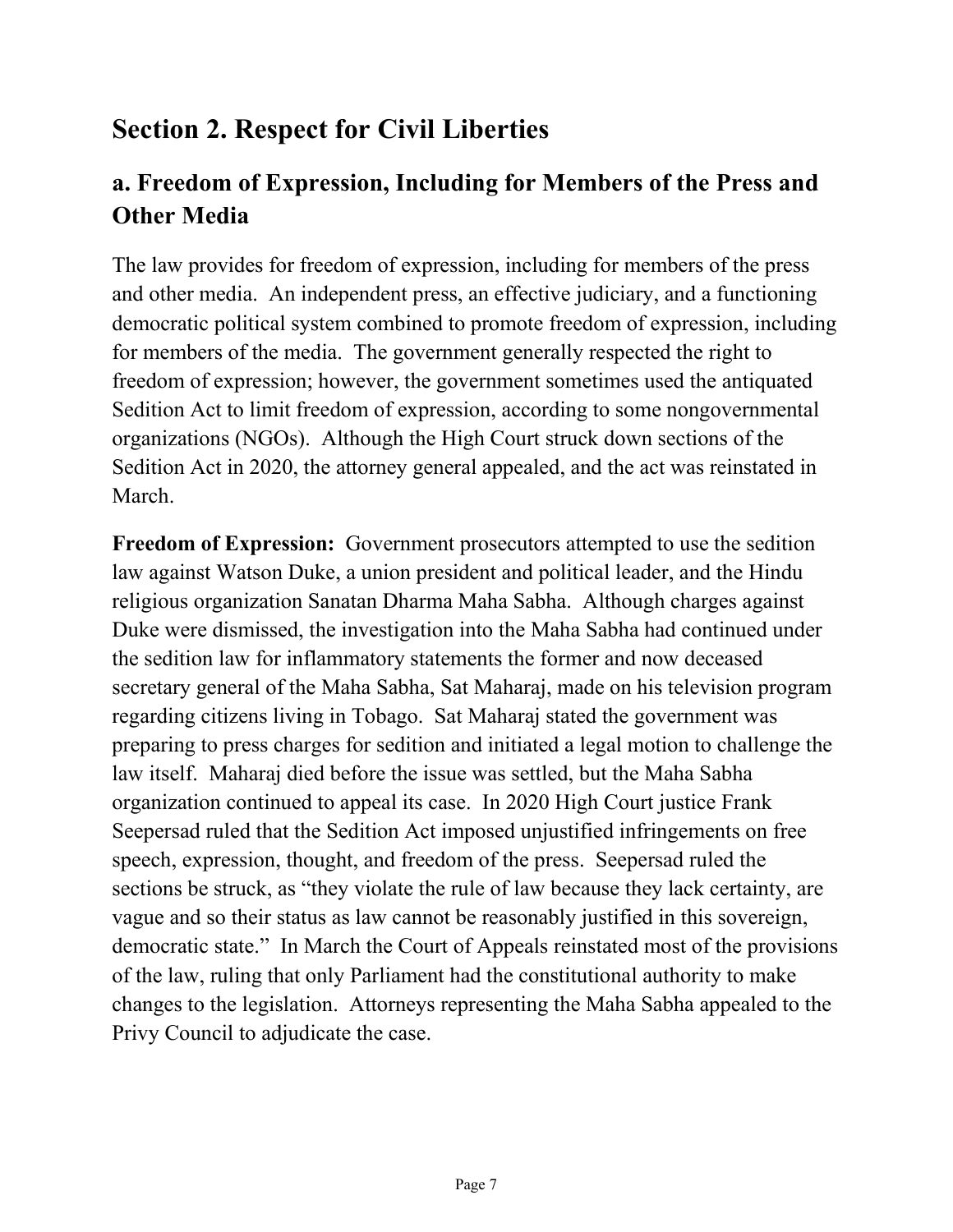#### **Internet Freedom**

The government did not restrict or disrupt access to the internet or censor online content, and there were no credible reports that the government monitored private online communications without appropriate legal authority.

#### **Academic Freedom and Cultural Events**

There were no government restrictions on academic freedom or cultural events.

#### **b. Freedoms of Peaceful Assembly and Association**

The law provides for the freedoms of peaceful assembly and association, and the government generally respected these rights.

#### **c. Freedom of Religion**

See the Department of State's *International Religious Freedom Report* at [https://www.state.gov/religiousfreedomreport/.](https://www.state.gov/religiousfreedomreport/)

#### **d. Freedom of Movement and the Right to Leave the Country**

The law provides for freedom of internal movement, foreign travel, emigration, and repatriation, and the government generally respected these rights. Married women are required to present marriage certificates to apply for passports, but married men are not.

#### **e. Status and Treatment of Internally Displaced Persons**

Not applicable.

#### **f. Protection of Refugees**

The government cooperated with the Office of the UN High Commissioner for Refugees (UNHCR) and other humanitarian organizations in providing protection and assistance to asylum seekers, stateless persons, and other persons of concern. As of October more than 20,800 refugees and asylum seekers in the country were registered with UNHCR. UNHCR's registered population of concern originated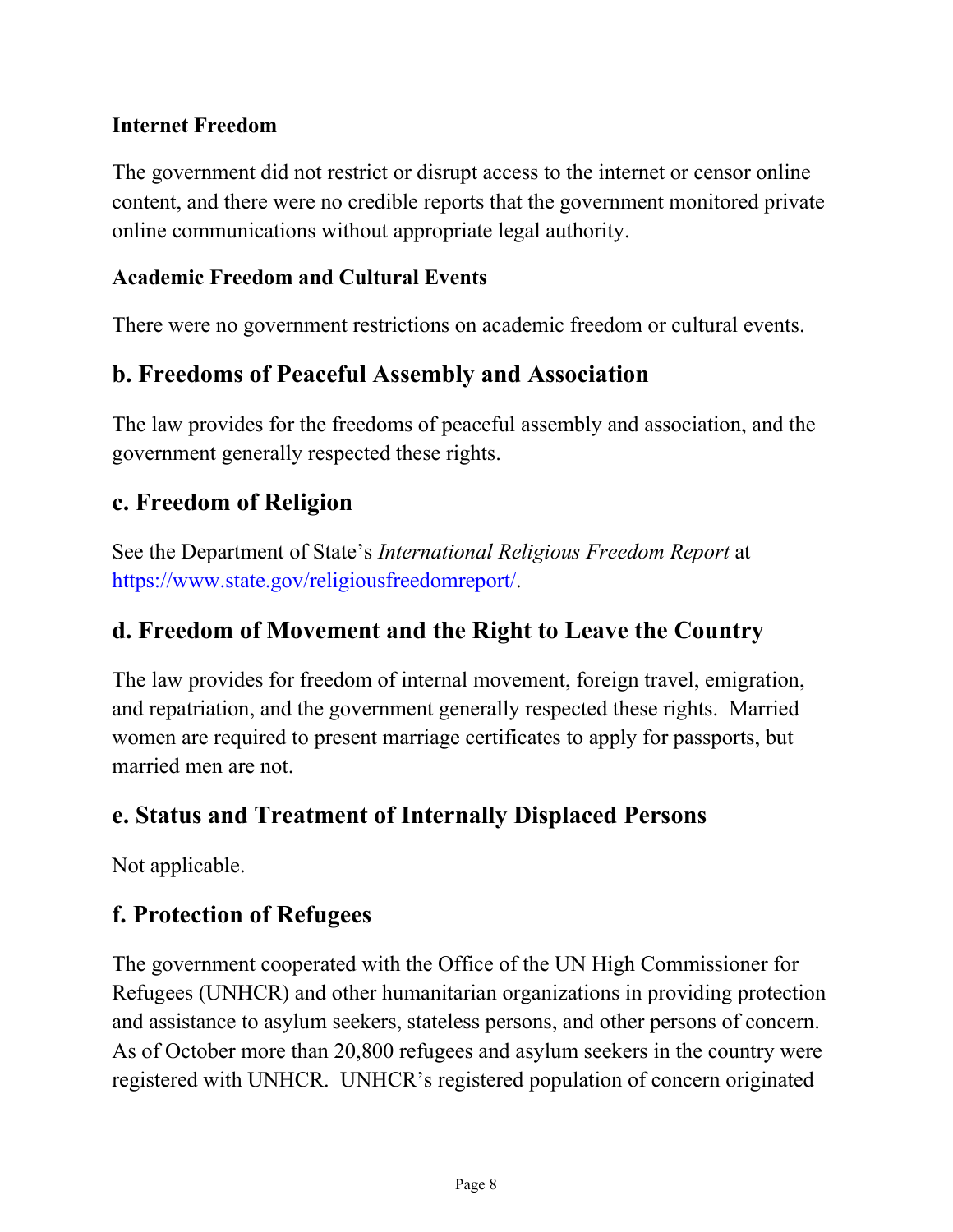from 40 different countries; of these persons, 86 percent were from Venezuela and 7 percent from Cuba.

**Access to Asylum:** Although the country is a party to the 1951 Convention of the Status of Refugees, the law does not provide for granting asylum or refugee status, and the government has not established a system for protecting asylum seekers. The government agreed to let UNHCR conduct refugee status determinations. Thousands of UNHCR's determinations affirmed refugee status. A positive determination by UNHCR, however, did not confer recognition by the government of an individual as a refugee or otherwise affect the person's legal status in the country. Access to asylum remained a significant problem for detained individuals, since there were no formal procedures to register those who seek asylum. The refugee NGO Living Water Community and UNHCR did not have access to the immigration detention center to register asylum seekers.

**Refoulement:** Various international agencies expressed alarm that Venezuelans deported from the country were subject in Venezuela to detentions of more than standard quarantine periods, extortion, solicitation of bribes, and abuse by Venezuelan officials.

In July the government worked with Venezuela to repatriate more than 700 Venezuelans. UN agencies and NGOs expressed concerns to the government and requested access to detained persons who were to be deported; reportedly, access was limited.

**Access to Basic Services:** Refugee children had no access to public education because they do not qualify for the required student permit under the Immigration Act. The government had no plans to provide alternative educational resources for these children.

**Durable Solutions:** The government collaborated with UNHCR to facilitate transit of a few refugees to countries that offered them resettlement.

**Temporary Protection:** In response to a large influx of Venezuelans, the government conducted a one-time registration exercise in June 2019 and agreed to allow registrants to reside, work, and access emergency health services in the country for one year from their registration date. Approximately 16,500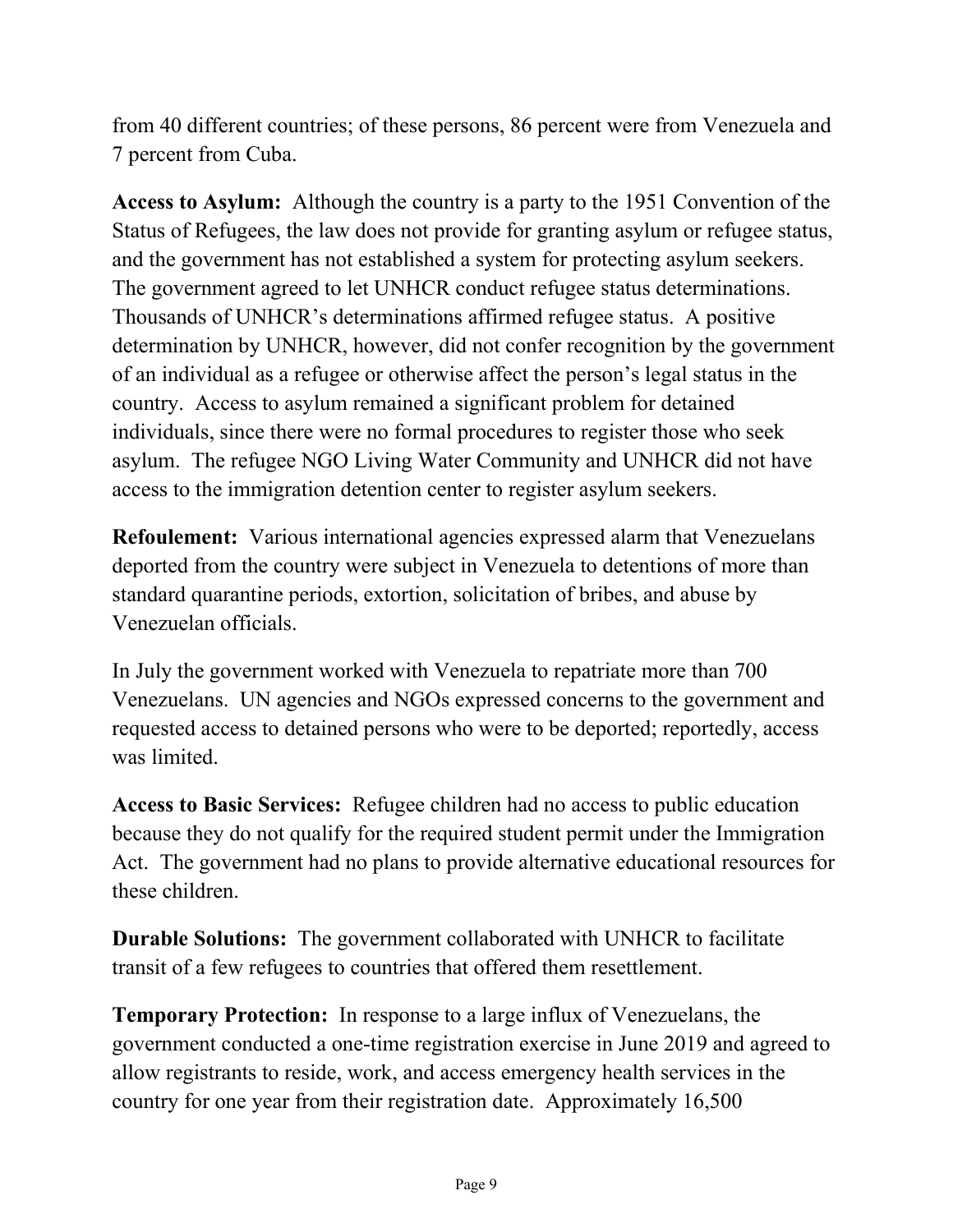Venezuelans registered at that time with the government. Registration was unavailable in 2020 and 2021 to those who arrived after or who failed to register during the June 2019 exercise. In March the government conducted a reregistration exercise to extend the original permits: 13,800 of the original 16,500 persons reregistered by the April 9 deadline to have their permits extended, valid until mid-October. UNHCR and the International Organization for Migration reported that as of December the government had not extended these registrations.

## **Section 3. Freedom to Participate in the Political Process**

The law provides citizens the ability to choose their government in free and fair periodic elections held by secret ballot and based on universal and equal suffrage.

#### **Elections and Political Participation**

**Recent Elections:** In the August 2020 parliamentary elections, the ruling People's National Movement, led by Keith Rowley, defeated the opposition United National Congress, led by Kamla Persad-Bissessar, winning 22 parliamentary seats to the United National Congress's 19 seats. While there were no international election observers due to COVID-19 travel restrictions, local media observers considered the election to be generally free and fair.

**Participation of Women and Members of Minority Groups:** No laws limit participation of women or members of minority groups in the political process, and they did participate.

## **Section 4. Corruption and Lack of Transparency in Government**

The law provides criminal penalties for corruption by officials, but the government did not enforce the law effectively, and officials sometimes engaged in corrupt practices with impunity. There were credible reports of police and government corruption during the year.

**Corruption:** Corruption was a problem at many levels of government. Opaque public procurement processes were a concern. Statutes governing conflicts of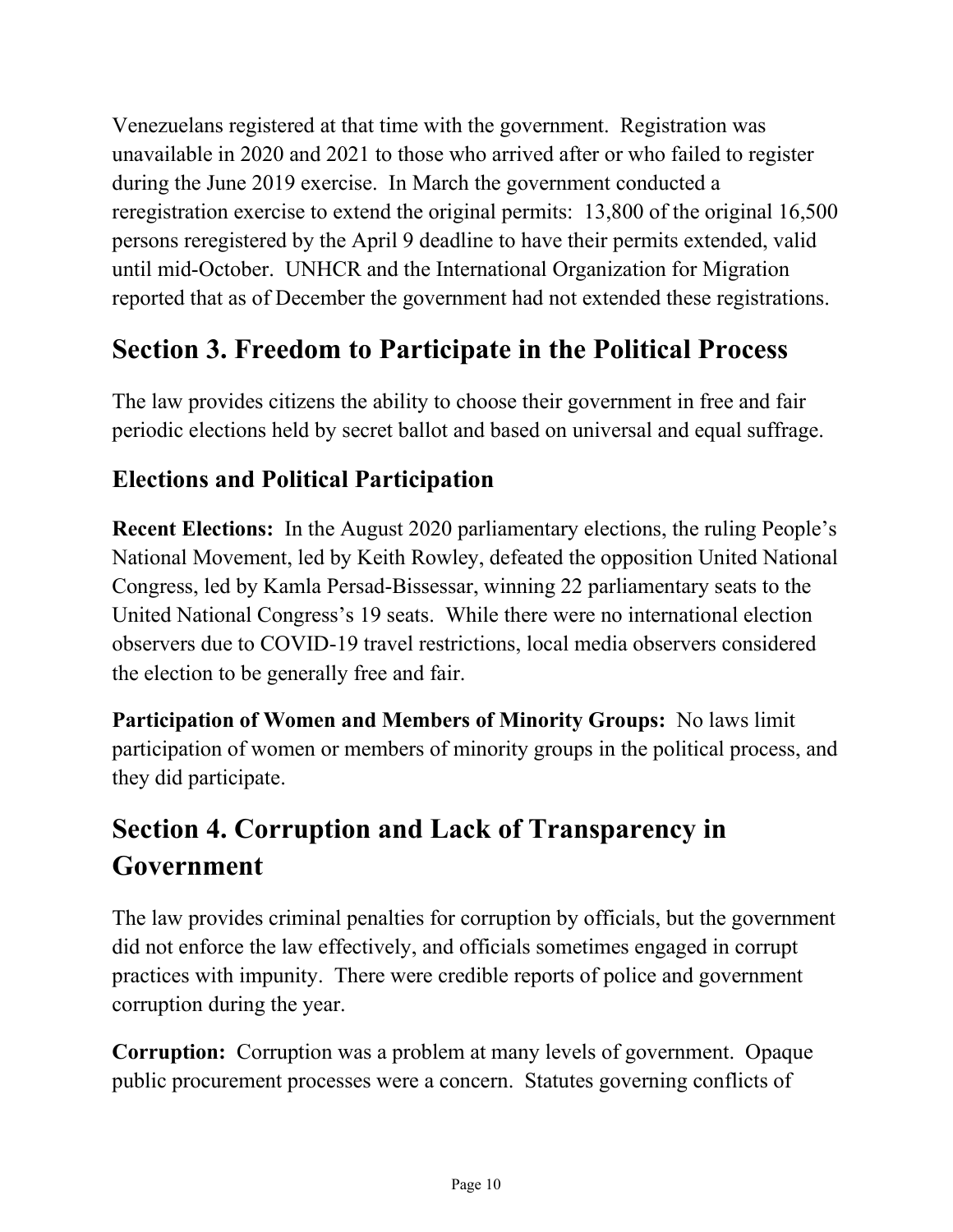interest were rarely enforced, making nepotism and corruption commonplace. There were credible reports of government ministries and public companies manipulating or bypassing established procurement procedures to favor specific vendors unfairly.

In January senior police officials acknowledged the involvement of police with transnational gangs in the trafficking of drugs, weapons, and persons. Police officers reportedly often accepted bribes and payments for assisting criminal enterprises.

In July a municipal official was charged with misbehavior in public office. He allegedly demanded a 15,000 Trinidadian dollar (\$2,200) bribe from a contractor. The court granted bail to the official, and at year's end the matter was still before the court.

In August stories in media alleged bribery within the police gun license unit, which issued private firearms licenses. Media reported that approximately 5,000 gun licenses were approved during former commissioner of police Gary Griffith's tenure, compared with approximately 400 gun licenses issued annually by his predecessors. Media reported that the number of gun dealers and shooting ranges approved by Griffith also increased exponentially. There were allegations that businesses and individuals paid bribes to expedite gun licenses and that certain officers were reportedly given senior positions within the Firearms Unit to facilitate the issuance of these licenses. The Police Service Commission hired former judge Stanley John to probe the allegations and other issues of police misconduct. In August the director of public prosecutions charged two police officers for misbehavior in public office in corruptly obtaining and soliciting money to expedite the processing of firearm license applications.

NGOs reported, and government officials acknowledged, corruption, bribery, and extortion of immigration, police, and Coast Guard officials by human traffickers and by corrupt immigration officials.

In October the police's Crime and Problem Analysis Unit reported that more than 840 reports of corruption were received during the year.

In November, Energy Minister Stuart Young acknowledged that corruption among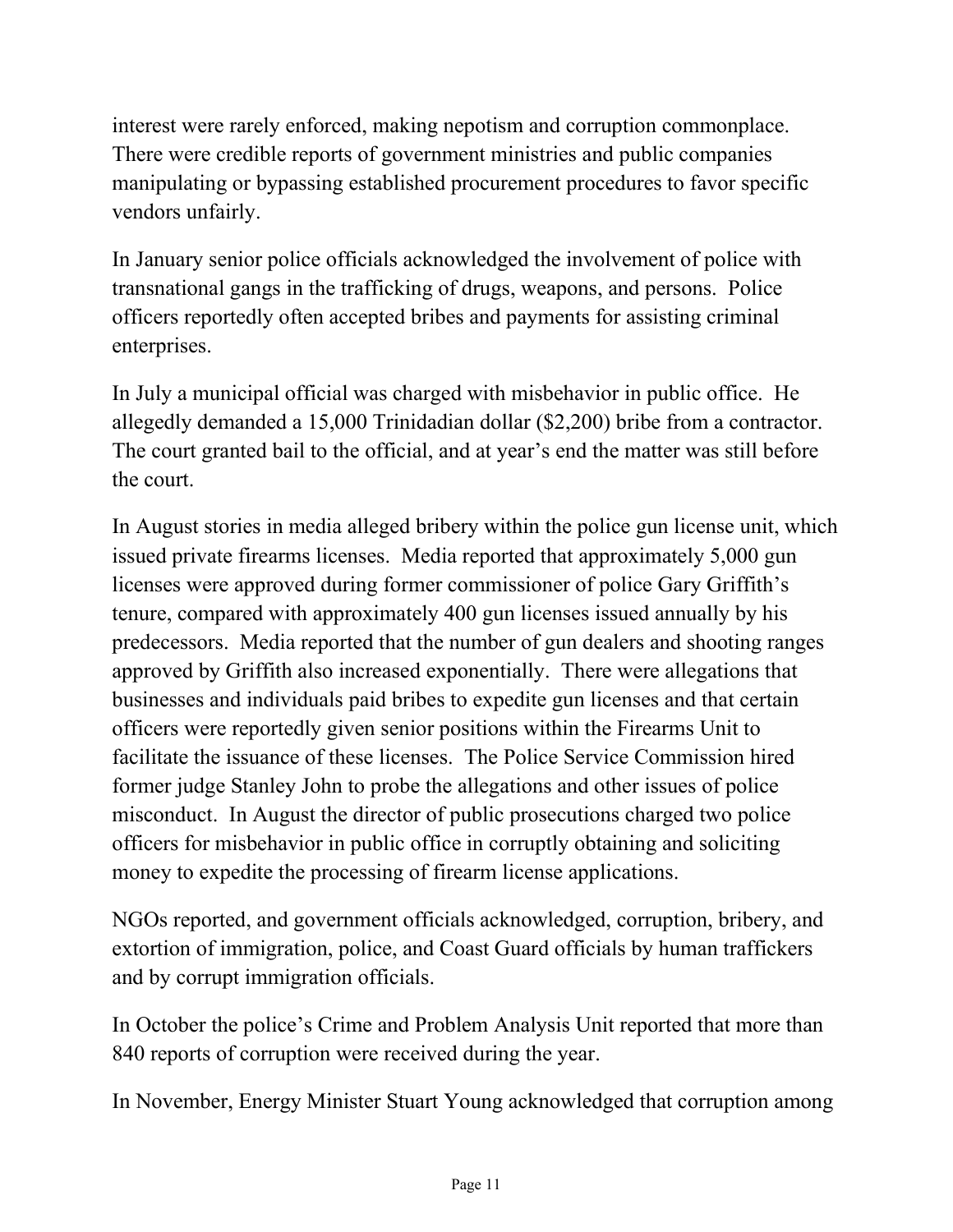public officials was a major factor in resistance to technology innovations such as electronic payments to replace cash systems because digitization allows greater efficiency, accountability, and transparency in payment systems.

# **Section 5. Governmental Posture Towards International and Nongovernmental Investigation of Alleged Abuses of Human Rights**

Several domestic and international human rights groups generally operated without government restriction, investigating and publishing their findings on human rights cases. Government officials often were cooperative and responsive to their views.

**Government Human Rights Bodies:** The Office of the Ombudsman investigates citizens' complaints concerning the administrative decisions of government agencies. Where there is evidence of a breach of duty, misconduct, or criminal offense, the ombudsperson may refer the matter to the appropriate authority. The ombudsperson has a quasi-autonomous status within the government and publishes a comprehensive annual report. Both the public and the government had confidence in the integrity and reliability of the Office of the Ombudsman and the ombudsperson's annual report.

## **Section 6. Discrimination and Societal Abuses**

### **Women**

**Rape and Domestic Violence:** Rape of men or women, including spousal rape, is illegal and punishable by up to life imprisonment. The government generally enforced the law, but the courts often imposed considerably shorter sentences in cases of spousal rape. The law criminalizes domestic violence and provides for protection orders separating perpetrators of domestic violence, including abusive spouses and common-law partners, from their victims. Victims reported incidents but often claimed police trivialized the matter. Courts may fine or imprison abusive spouses but rarely did so.

Rape and domestic violence were serious and pervasive problems. According to the UN Global Database on Violence against Women, 30 percent of women in the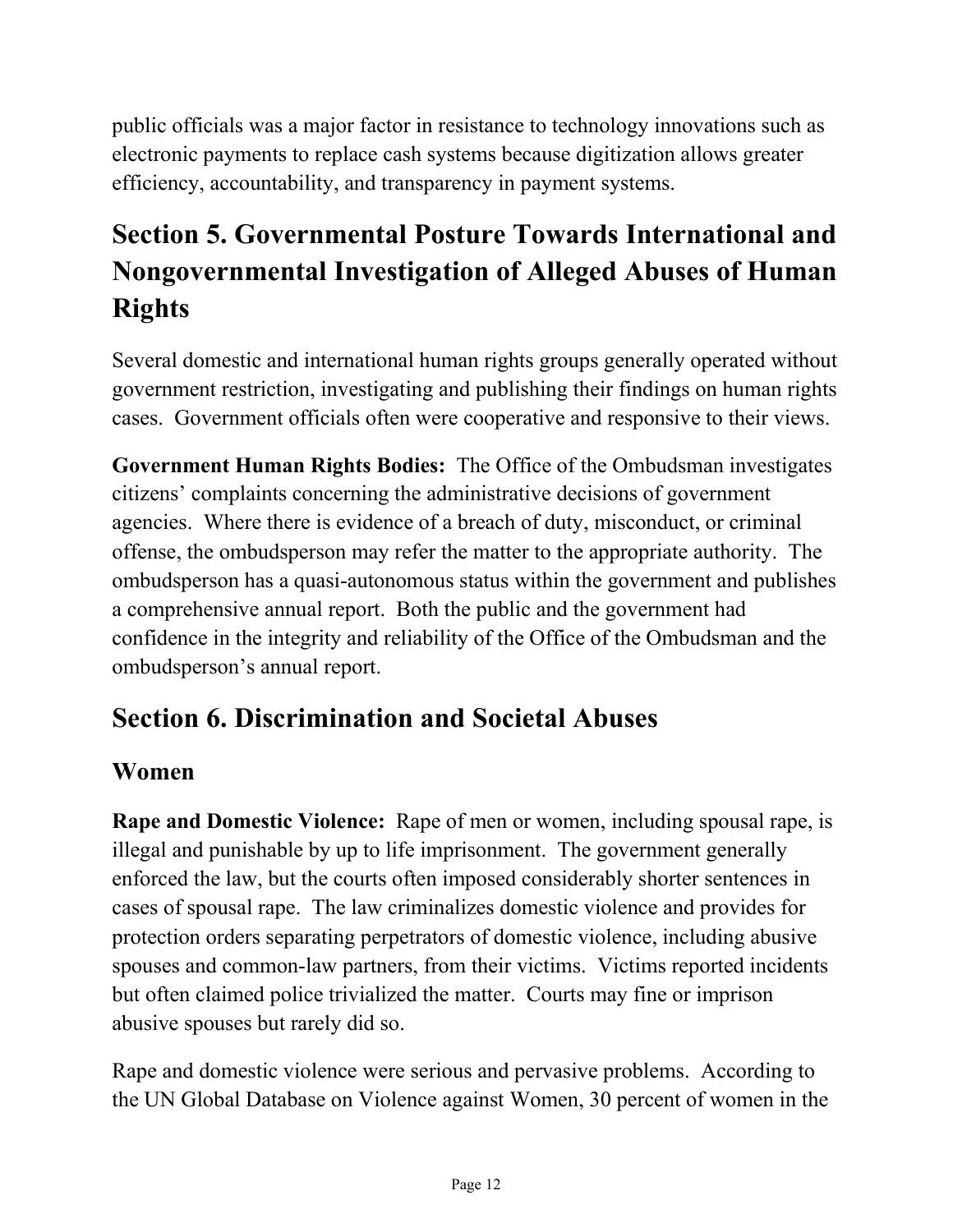country experienced physical or sexual violence from an intimate partner in their lifetime, and 19 percent experienced sexual violence from a nonpartner.

Survivors of rape and domestic violence had access to national crisis hotlines and could access temporary shelter and psychosocial services through a law enforcement referral. The police's Victim and Witness Support Unit encouraged reporting of rape and domestic violence.

**Sexual Harassment:** The law does not criminalize sexual harassment.

In March, Senator Hazel Thompson-Ahye stated that women continued to suffer indignities, physical and mental distress, financial loss, and hostile environments where they worked or studied because of a lack of appropriate legislation.

In March a Roman Catholic priest reportedly threatened a female security guard and later pressured to have her dismissed from her position after she rebuffed his advances. The Roman Catholic Archdiocese launched an investigation into the incident.

Despite the lack of specific sexual harassment legislation, citizens reported cases. The Equal Opportunity Commission can provide legal remedy. The commission has the power to receive, investigate, conciliate, and refer sexual harassment complaints to the Equal Opportunity Tribunal.

**Reproductive Rights:** There were no reports of coerced abortion, involuntary sterilization, or other obstetric violence on the part of government authorities.

The government reported that through the Ministry of Health and its network of health facilities, survivors of sexual violence and rape had access to emergency care, HIV prophylaxis, and emergency contraception.

Abortion is only legal in cases where the pregnancy threatens the life, physical, or mental health of a woman. Unsafe abortions remained a leading cause of maternal morbidity. Sexual health education is not a part of the national school curriculum, and barriers to access to contraception included cost, availability, locality, and parental consent for minors younger than age 18. The law sets the age of sexual consent and marriage at 18 and carries mandatory reporting requirements for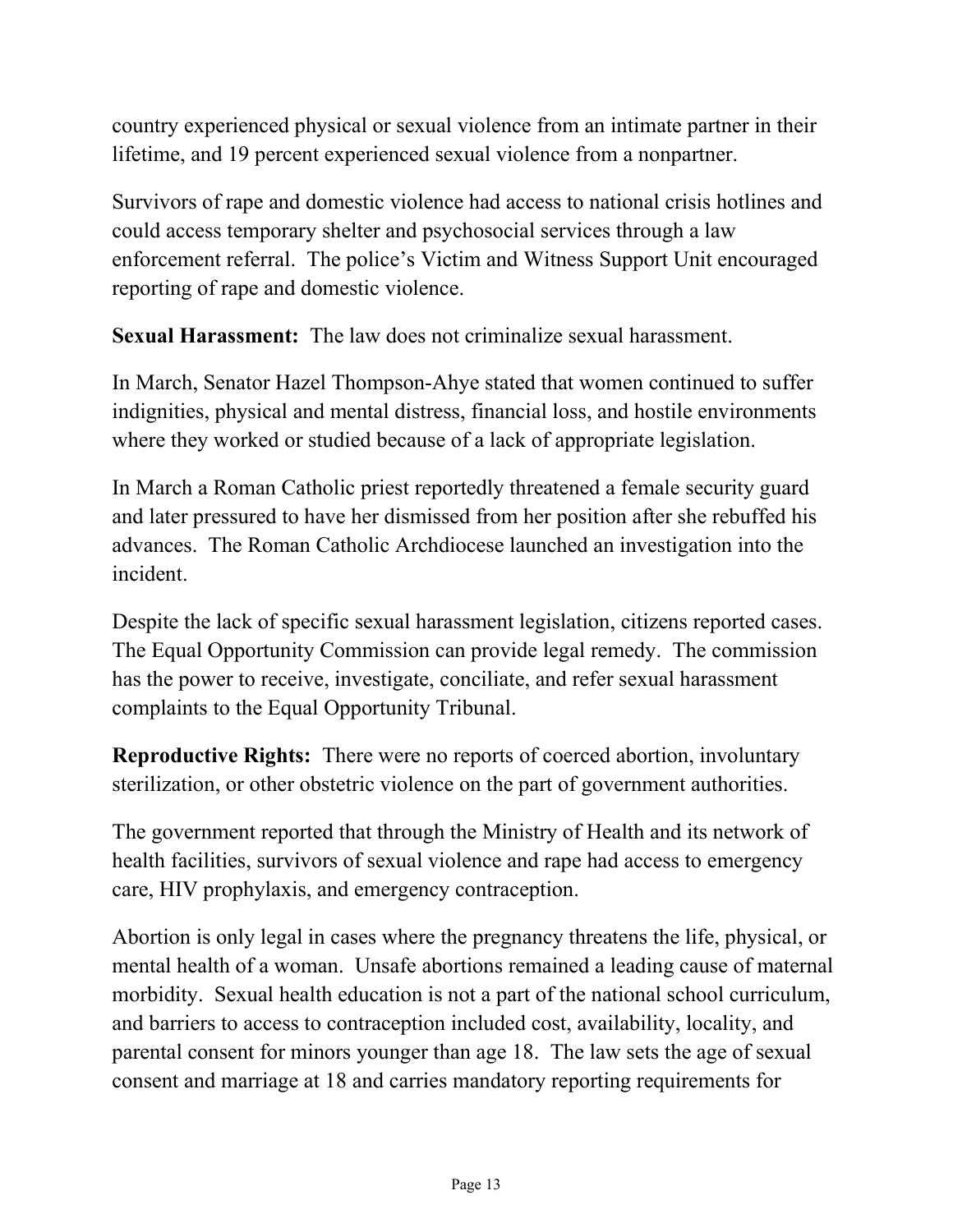health-care providers and parents. These reporting requirements, intended to prevent abuse, had the unintended effect of dissuading minors from seeking (and health-care providers from facilitating) sexual and reproductive health-care services to minors.

The government provided prenatal health care to all pregnant women, including Venezuelan refugees, free of cost at public health facilities. There were, however, reports of limited access to these services for Venezuelan refugees.

**Discrimination:** The law provides for the same legal status and rights for women and men, and the government enforced the law effectively. No law mandates equal pay for equal work between men and women. Married women are required to produce all marriage certificates to verify name changes, while married men are not required to do so. Additionally, men and women filing for divorce have different filing requirements by gender.

### **Systemic Racial or Ethnic Violence and Discrimination**

The law prohibits discrimination based on sex, race, ethnicity, origin, religion, marital status, or disability. There were no reports of ethnic violence or systemic discrimination between workers among these groups. The government investigated and addressed racial or ethnic discrimination practices.

The government supported principles of racial harmony, which were woven into the constitution, public discourse, education, and by the declaration of national holidays that hold religious or cultural significance for various ethnic groups. The government stated disparities in outcomes for ethnic groups were due to lingering effects of institutional racism inherited from slavery and colonial rule and described any racial tensions as secondary symptoms stemming from differing economic conditions or lack of economic opportunity.

The primary political parties tended to break along racial lines between the Afro-Trinbagonian-dominated People's National Movement and the Indo-Trinbagoniandominated United National Congress. Both dominant political parties used and defended racially charged language in recent elections.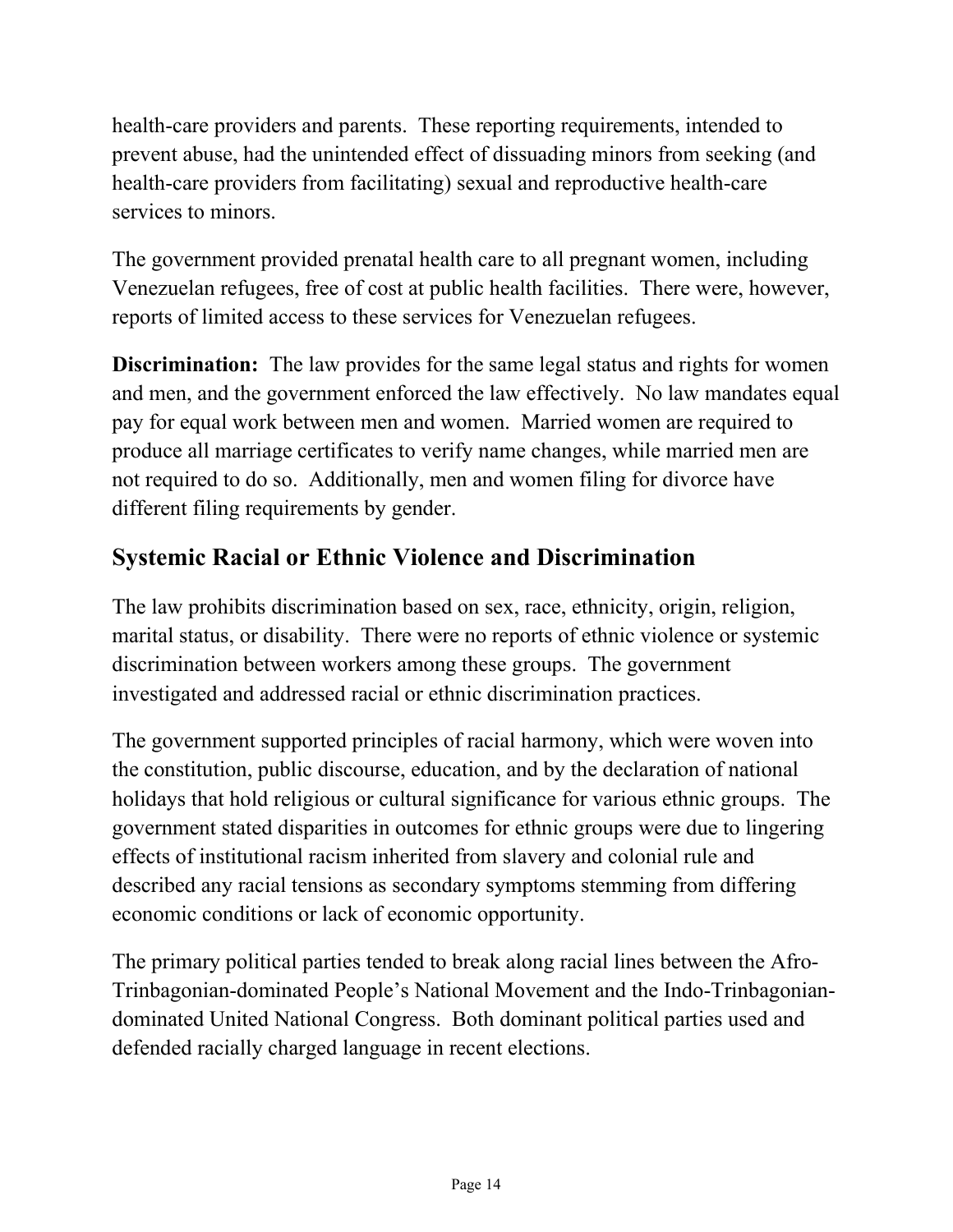### **Children**

**Birth Registration:** Every person born in the country is a citizen at birth, unless the parents are foreign envoys accredited to the country. A child born outside the country can become a citizen at birth if either parent is a citizen. The law requires every child be registered within 42 days of birth. Registration is required to access public services. There were reports that refugees and migrants had difficulties obtaining birth registrations when they could not present requisite identification documents to authorities.

**Child Abuse:** The law prohibits corporal punishment of children. According to reports from the Children's Authority, however, abuse of children in their own homes or in institutional settings was a serious problem. Penalties for child abuse can include a moderate fine, two years' imprisonment, or both.

**Child, Early, and Forced Marriage:** The legal minimum age of marriage is 18.

**Sexual Exploitation of Children:** The law prohibits commercial sexual exploitation of children through selling or procuring children for prostitution, and for any practices related to child pornography. Authorities enforced the law.

The age of sexual consent is 18. The age of consent for sexual touching is 16.

**International Child Abductions:** The country is a party to the 1980 Hague Convention on the Civil Aspects of International Child Abduction. See the Department of State's *Annual Report on International Parental Child Abduction* at [https://travel.state.gov/content/travel/en/International-Parental-Child-](https://travel.state.gov/content/travel/en/International-Parental-Child-Abduction/for-providers/legal-reports-and-data/reported-cases.html)[Abduction/for-providers/legal-reports-and-data/reported-cases.html.](https://travel.state.gov/content/travel/en/International-Parental-Child-Abduction/for-providers/legal-reports-and-data/reported-cases.html)

#### **Anti-Semitism**

There were fewer than 100 Jewish persons in the country. There were no reports of anti-Semitic acts.

#### **Trafficking in Persons**

See the Department of State's *Trafficking in Persons Report* at [https://www.state.gov/trafficking-in-persons-report/.](https://www.state.gov/trafficking-in-persons-report/)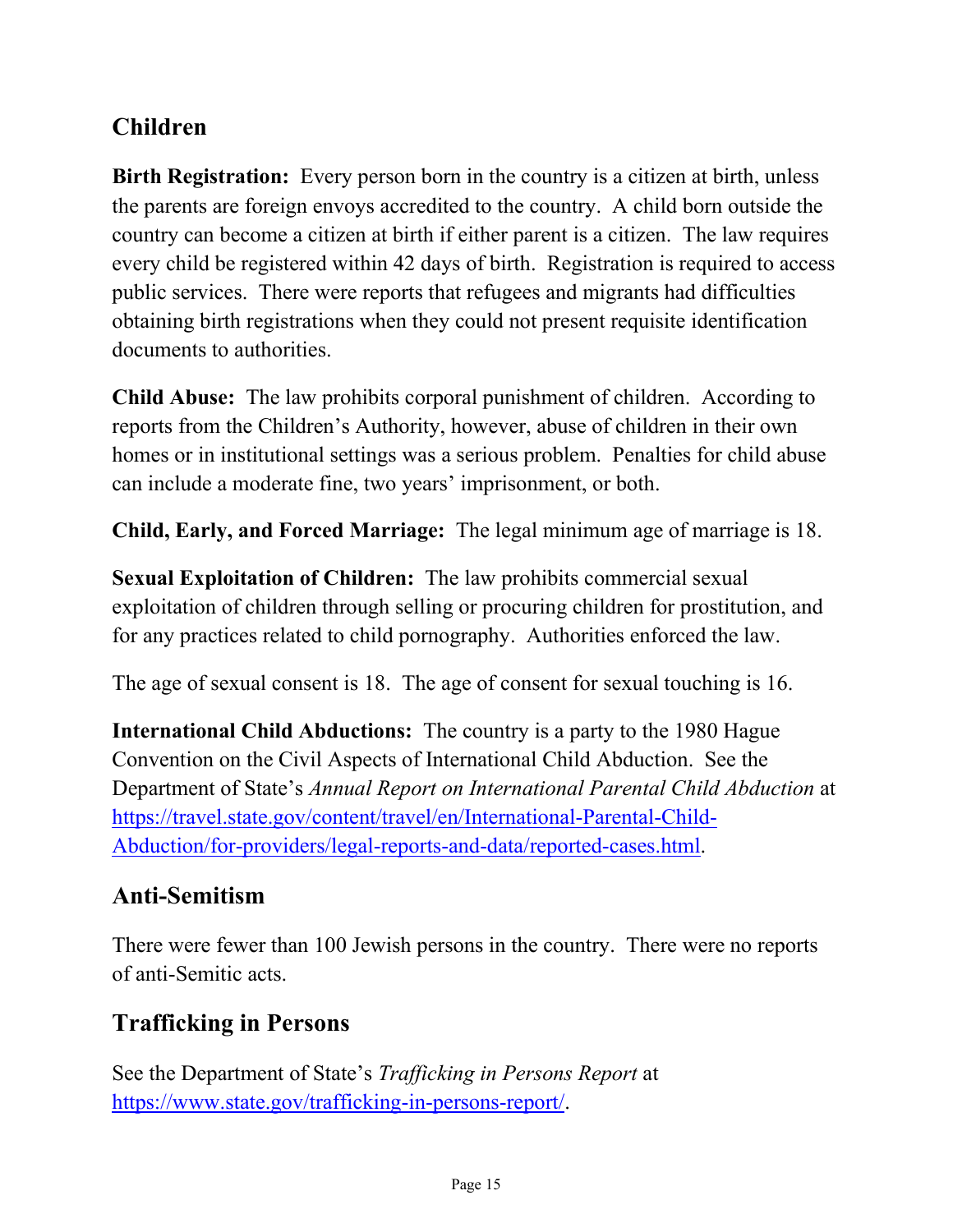#### **Persons with Disabilities**

The law prohibits discrimination based on disability but does not mandate equal access for persons with disabilities. The law does not require providing access to buildings and transportation to persons with disabilities, nor does it require that information and forms be available in accessible formats. Persons with disabilities faced discrimination, stigma, and denial of opportunities, including lack of access to employment, education, and civic participation.

Children with significant learning disabilities generally did not attend public or assisted schools because those schools did not have sufficient resources to support their needs and most families are not able to afford private schools. The Social Services and Public Administration Joint Select Committee chairman, Paul Richards, referred to the lack of government support for children with disabilities and special needs as "institutionalized marginalization." The Joint Select Committee reported that the Student Support Services Division tasked with meeting the needs of 3,365 referred students had less than 20 percent of its required staffing, including administrators. National curriculum and state exams did not have accessibility provisions, and there were reports that students with disabilities and special needs were denied registration to the Secondary Entrance Assessment exam because schools were not able to accommodate them.

Persons who believe they were discriminated against may file a complaint with the Equal Opportunity Commission for conciliation. Complaints that remain unresolved may be brought before the Equal Opportunity Tribunal, a superior court that has the power to impose fines, make orders for compensation, and grant injunctions. There was, however, a case of discrimination filed against the Equal Opportunity Tribunal.

In March, President Paula Mae-Weekes appointed Veera Bhajan, an attorney born without arms, to be a lay assessor on the Equal Opportunity Tribunal. The appointment was subsequently blocked by the tribunal's chairman, Donna Powell-Raphael, who stated that Bhajan did not have adequate qualifications in law and social welfare, that the tribunal could not afford a second assessor or the logistical means to accommodate her disability, and that Bhajan would be perceived as being biased because of her disability. Bhajan filed a lawsuit against the tribunal and its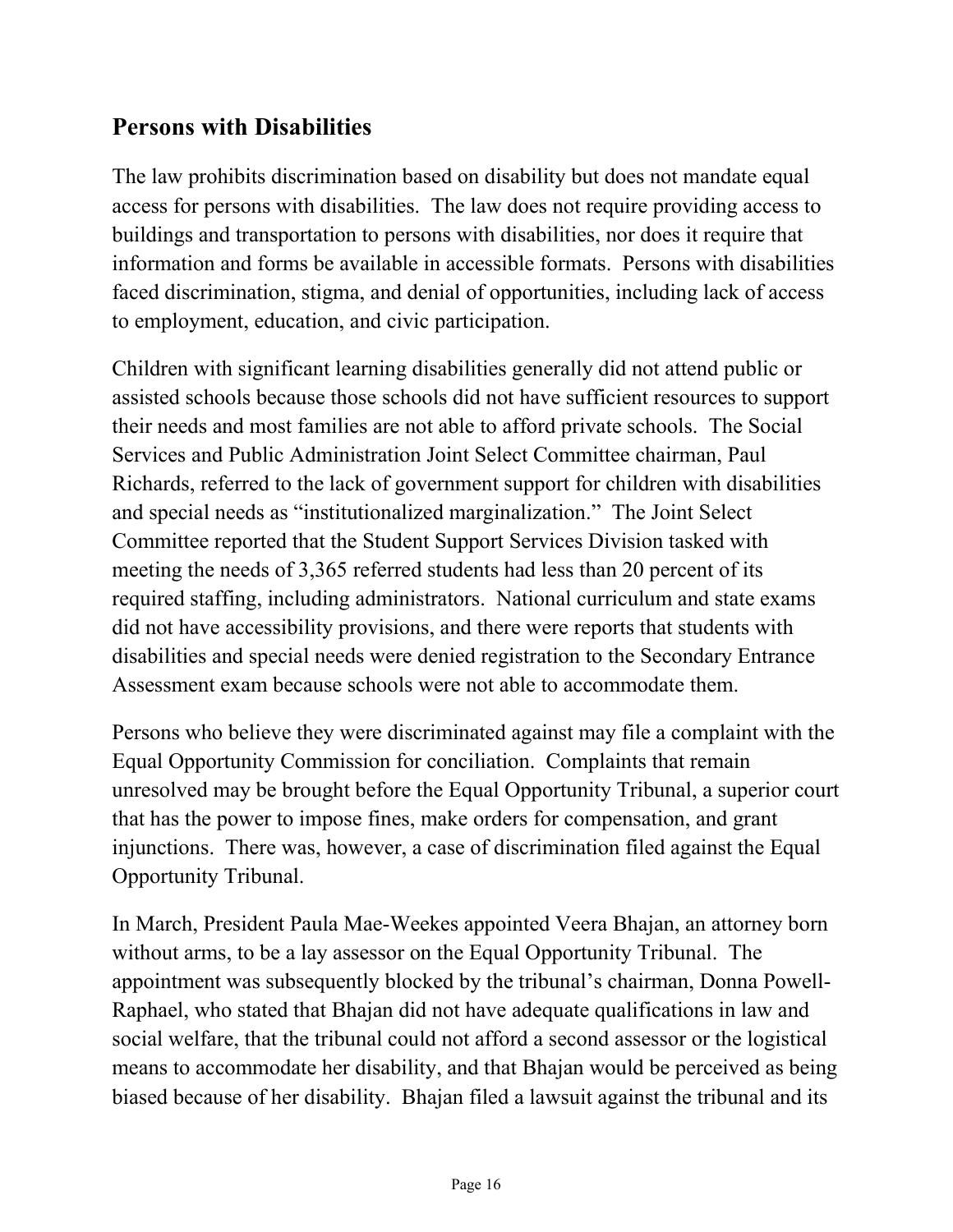chairman for discrimination. In November, High Court judge Avason Quinlan-Williams condemned the tribunal and its chairman's shifting narrative blocking Bhajan from taking up her appointment. The judge ordered an injunction restraining the tribunal from preventing Bhajan from fulfilling her duties and ordered the tribunal to pay Bhajan the salary that had been withheld since her appointment, an additional 100,000 Trinidadian dollars (\$14,700) for the emotional distress and embarrassment the incident caused Bhajan, and 250,000 Trinidadian dollars (\$36,800) in vindicatory damages. Powell-Raphael and the tribunal planned to appeal the ruling.

### **HIV and AIDS Social Stigma**

Persons with HIV or AIDS faced persistent stigmatization, especially persons in high-risk groups. This created barriers to access and use of prevention and treatment services. The government's HIV and AIDS Unit coordinated the national response to HIV and AIDS, and the government employed HIV and AIDS coordinators in all ministries as part of its multisectoral response.

### **Acts of Violence, Criminalization, and Other Abuses Based on Sexual Orientation and Gender Identity**

The law criminalizes consensual same-sex sexual conduct between adults, but the government did not enforce it.

The law decriminalizes sexual exploration between minors who are close in age. The law specifically retains language criminalizing the same activity between same-sex minors.

The law does not specifically prohibit discrimination against lesbian, gay, bisexual, transgender, queer, and intersex (LGBTQI+) persons. There were reports of harassment and threats against LGBTQI+ persons, but victims tended to avoid media attention.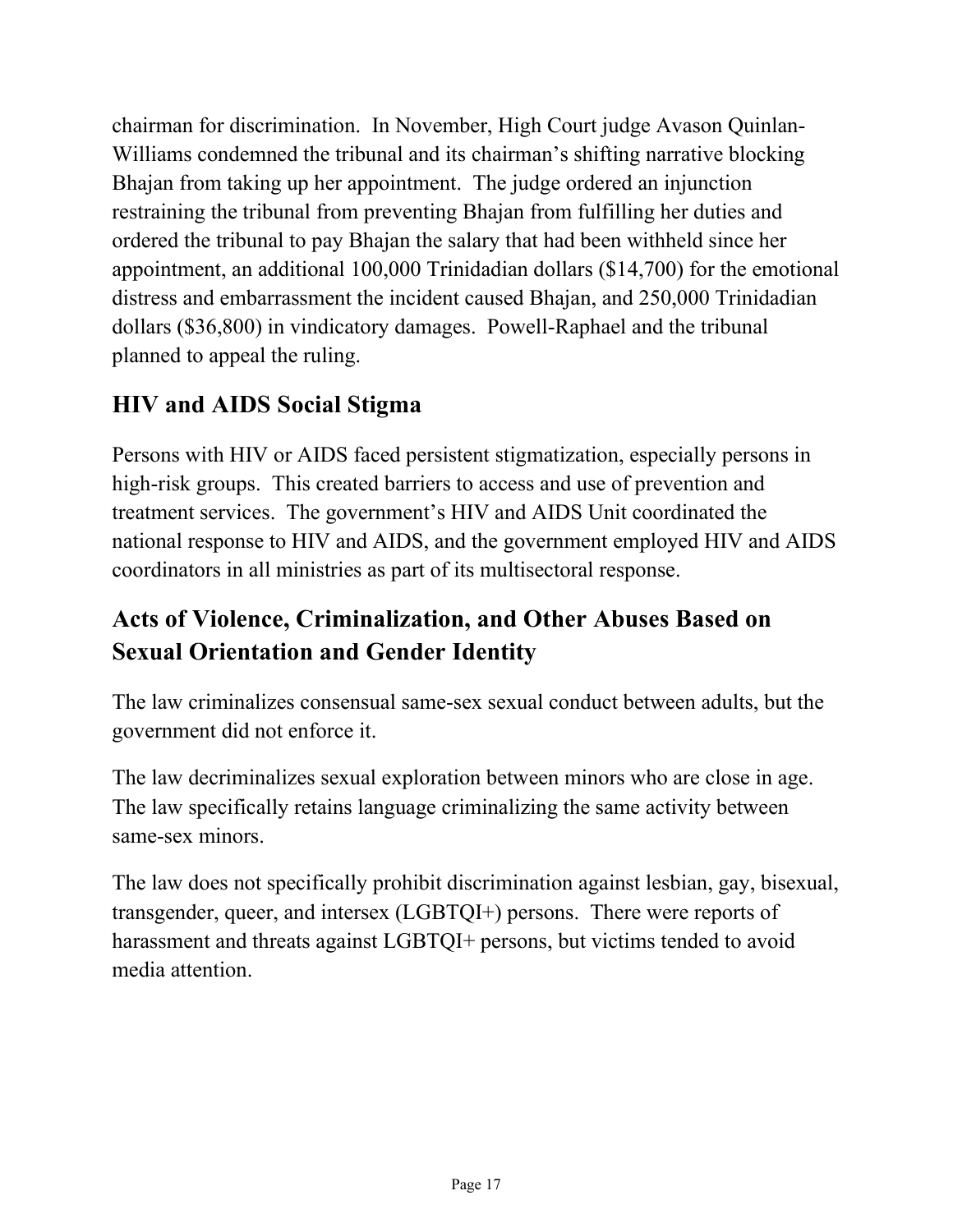## **Section 7. Worker Rights**

#### **a. Freedom of Association and the Right to Collective Bargaining**

The law provides for the right of most workers, including those in state-owned enterprises, to form and join independent unions, bargain collectively, and conduct legal strikes, but with some limitations. A union must have the support of an absolute majority of workers to obtain bargaining rights. Employees providing essential services do not have the right to strike; these employees negotiate with the government's chief personnel officer to resolve labor disputes. The law stipulates that only strikes over unresolved labor disputes may take place and that authorities may prohibit strikes at the request of one party unless the strike is called by a union representing a majority of the workers. The minister of labor may petition the court to curtail any strike he deems harmful to national interests.

The law prohibits employers from discriminating against workers due to union membership and mandates reinstatement of workers illegally dismissed for union activities. Penalties were commensurate with penalties for other laws involving denials of civil rights, such as discrimination. The government's ability to effectively enforce applicable laws was limited by the pandemic.

The law's definition of a worker excludes domestic workers (house cleaners, chauffeurs, and gardeners), but domestic workers had an established trade union that advocated for their rights.

A union must have the support of an absolute majority of workers to obtain bargaining rights. Observers noted this requirement limits the right of collective bargaining. Furthermore, collective agreement negotiations are subject to mandatory mediation and must cover a minimum of three years, making it almost impossible for such agreements to include workers who are on short-term contracts. According to the National Trade Union Center, the requirement that all negotiations go through the Public Sector Negotiation Committee, rather than through the individual government agency or government-owned industry, added significant delays. Some unions claimed the government undermined the collective bargaining process by pressuring the committee to offer raises of no more than 5 percent over three years.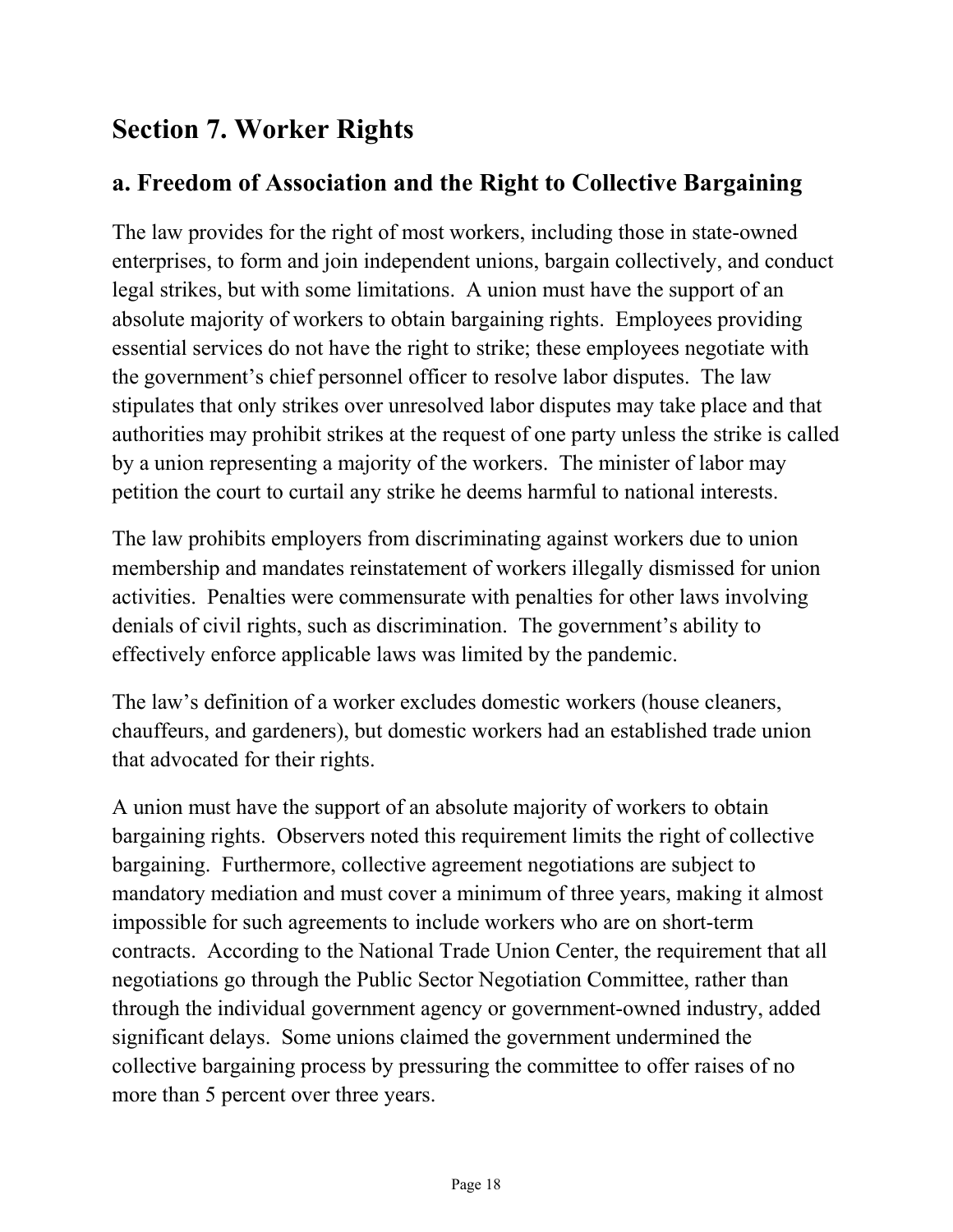#### **b. Prohibition of Forced or Compulsory Labor**

The law prohibits and criminalizes all forms of forced or compulsory labor. The government enforced the law effectively, and penalties were commensurate with those for other laws involving denials of civil rights, such as discrimination. Forced labor cases are referred to the labor inspectorate for investigation. Migrants from the Caribbean region and from Asia, in particular those lacking legal status, were at risk for forced labor in domestic service and the retail sector.

Also see the Department of State's *Trafficking in Persons Report* at [https://www.state.gov/trafficking-in-persons-report/.](https://www.state.gov/trafficking-in-persons-report/)

### **c. Prohibition of Child Labor and Minimum Age for Employment**

The law sets the minimum age for employment at 16. Children ages 14 to 16 may work in activities in which only family members are employed or that the minister of education approves as vocational or technical training. The law prohibits children younger than age 18 from working between the hours of 10 p.m. and 5 a.m. except in a family enterprise. There is no separate minimum age for working in hazardous activities.

The government was generally effective in enforcing child labor laws, but penalties were not commensurate with those for analogous crimes, such as kidnapping. There were reports of children working in agriculture, as domestic workers, or in commercial sexual exploitation, sometimes as a result of human trafficking.

Also see the Department of Labor's *Findings on the Worst Forms of Child Labor* at [https://www.dol.gov/agencies/ilab/resources/reports/child-labor/findings.](https://www.dol.gov/agencies/ilab/resources/reports/child-labor/findings/)

#### **d. Discrimination with Respect to Employment and Occupation**

The law prohibits employment discrimination based on political opinion, sexual orientation, gender identity, language, age, disability, HIV, or other communicable disease status. The government generally enforced the law effectively, but discrimination in employment occurred with respect to disability. Penalties were not commensurate with laws related to civil rights, such as election interference.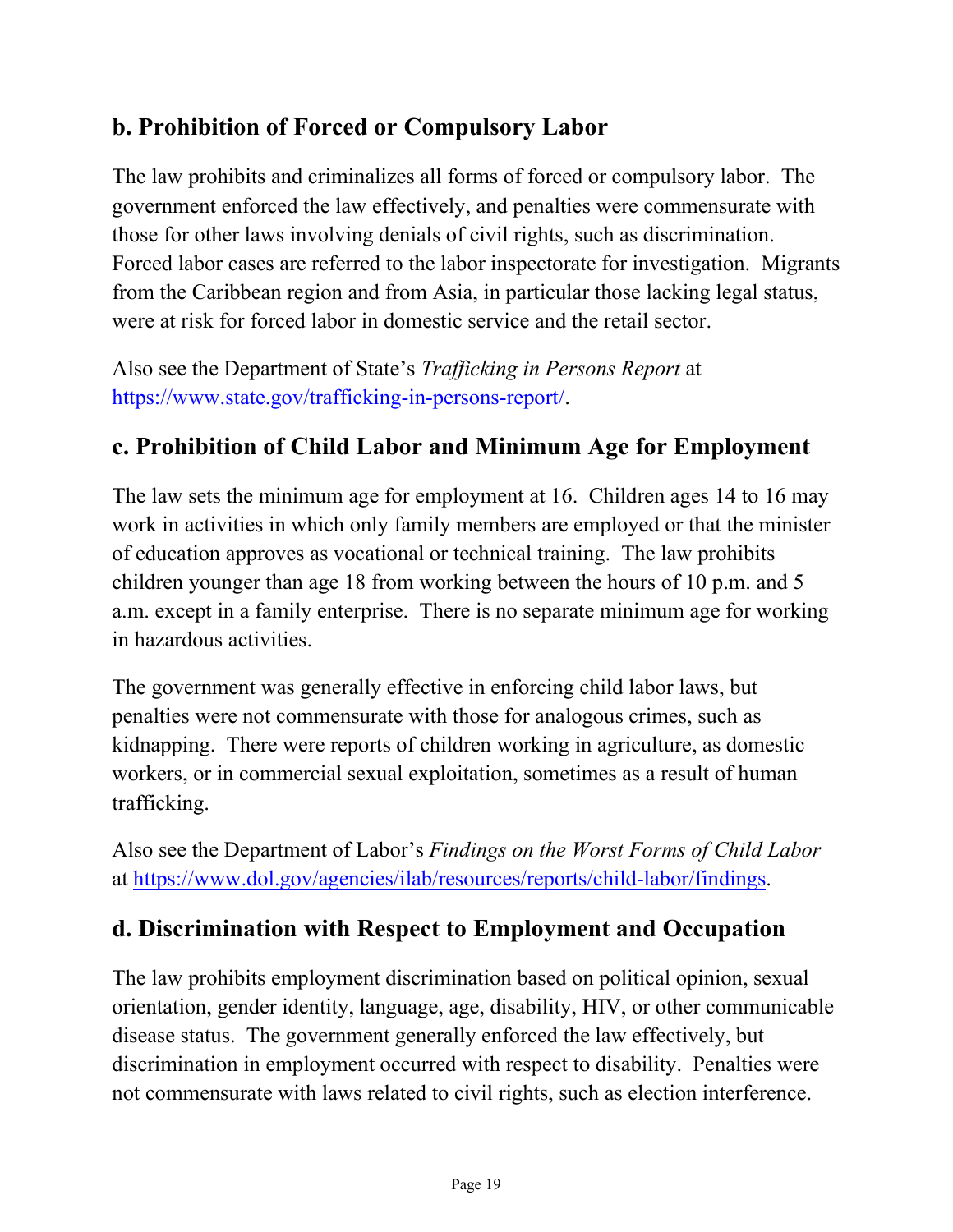Women's pay lagged behind men's, especially in the private sector. The law does not require equal pay for equal work between men and women.

#### **e. Acceptable Conditions of Work**

**Wage and Hour Laws:** The national minimum wage was greater than the official poverty income level. The Ministry of Labour is responsible for enforcing labor laws related to minimum wage and acceptable conditions of work. The labor inspectorate employed 15 labor inspectors, who are responsible for ensuring both employers and employees are aware of their rights and responsibilities. The unit is tasked with conducting periodic inspections to verify if the workplace is managed in accordance with the law and to follow up on reports of violations.

Workers in the informal economy reported wages above the national minimum wage but reported other labor laws, including limits on the number of hours worked, were not enforced.

The law establishes a 40-hour workweek, a daily period for lunch or rest, and premium pay for overtime. The law does not prohibit excessive or compulsory overtime. The law provides for paid leave, with the amount of leave varying according to length of service.

Domestic workers, most of whom worked as maids and nannies, are covered by labor laws.

**Occupational Safety and Health:** The Occupational Safety and Health Agency enforced occupational safety and health (OSH) regulations. Penalties were commensurate with those for similar crimes. Resources, inspections, and penalties appeared adequate to deter violations. The labor inspectorate faced a partial moratorium during the year because of COVID-19; however, inspectors conducted follow-up telephone and virtual meetings and in person when needed.

OSH standards are appropriate for the main industries in the country. Responsibility for identifying unsafe situations remained with OSH experts and not the worker. The law gives workers the right to remove themselves from situations that endanger health or safety without jeopardy to their employment; authorities generally protected this right. On October 11, the government implemented a safe-